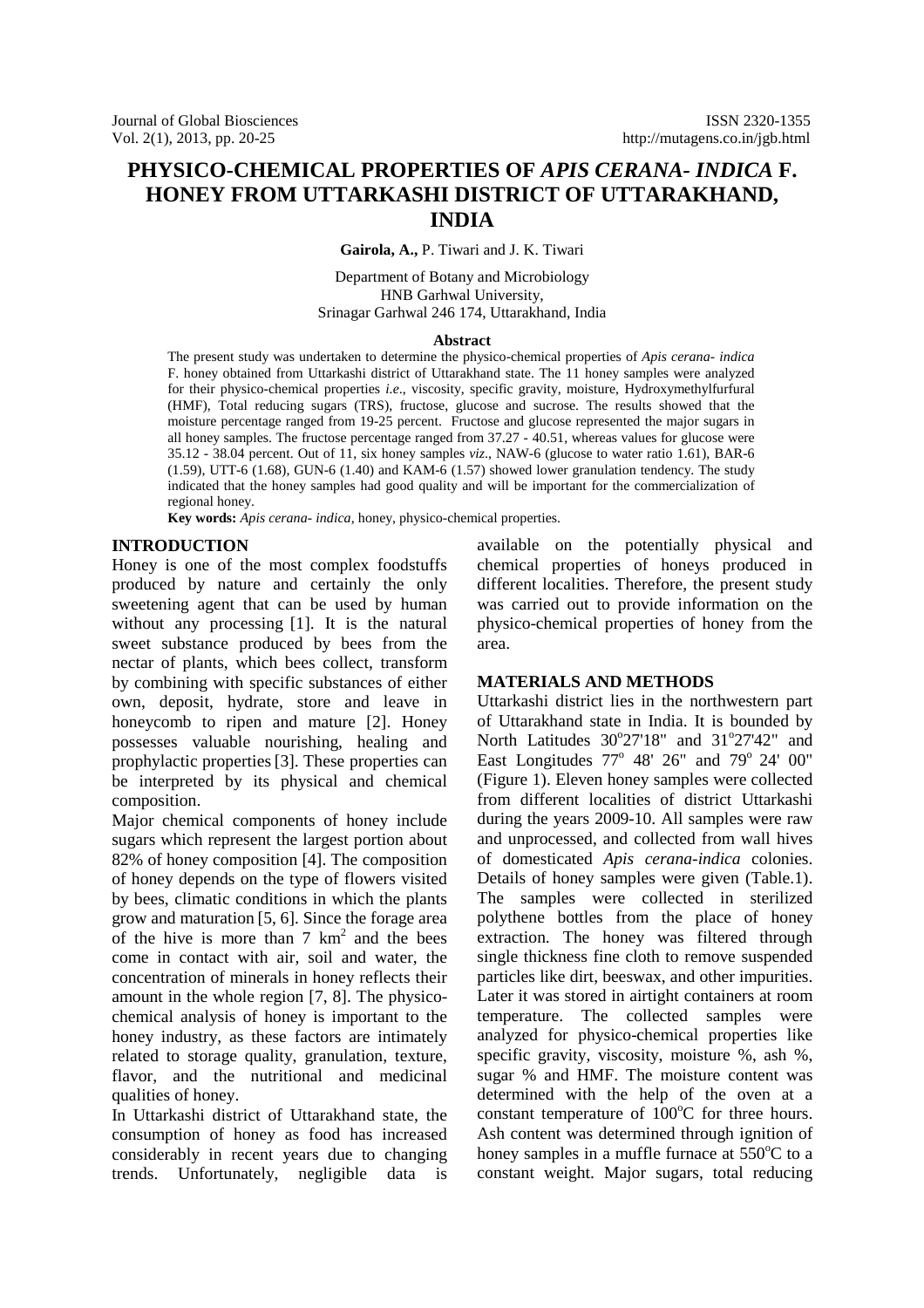sugar and HMF value were estimated by the standard methods [9, 10].

## **RESULTS AND DISCUSSION Specific gravity**

Specific gravity of honey depends on the water content of the honey and is greater than water. In present study the specific gravity ranged between 1.3648 - 1.4101 (Table 1), which are similar to the values (1.365 - 1.432) observed by various workers from India including Garhwal Himalayan region [11, 12, 13].

### **Viscosity**

The viscosity was varied between 10 and 30 poise and similar to the values recorded by different workers all around the globe [12, 14, 15, 16]. Honey of high quality is usually thick and viscous. The viscosity depends on a large variety of substances and therefore varies with its composition and particularly with its water content. It is an important technical parameter during honey processing because it reduces honey flow during extraction, pumping, settling, filtration, mixing and bottling. The viscosity of a honey sample is a function of the composition of its sugars, water and colloid content. If the concentration of water is increased, honey becomes less viscous. Proteins and other colloidal substances increases honey viscosity, but their amount in honey may be insignificant. The percentage of fructose content in honey has also been found to affect its viscosity and rheological properties. Honeys become less viscous with increase in fructose content [17].

#### **Ash %**

The ash content in honey is generally small and depends on nectar composition of predominant plants in their formation [14]. The ash content in the honey samples varied between 0.09 - 0.18 % (Table 1), which is in the acceptable range. These values showed good agreement with the earlier reported values (0.12 - 0.28%) by various workers from India [11, 18]. Similar values were observed by Unal and Kuplulu [19] in Turkey honey *i.e.,* 0.15%, Cantarelli *et al.* [20] in Argentina honey, *i.e.* 0.11% and Salim *et al*. [21] in Algeria honey, *i.e.* 0.14%. The ash content is associated with botanical and geographical origins of honey samples.

#### **Hydroxymethylfurfural (HMF)**

The HMF content is widely recognized as a parameter in evaluating the freshness of honey. This is a byproduct of fructose decay and formed during storage or during heating. Thus, its presence is considered the main indicator of

honey deterioration. The excessive value of HMF indicates overheating during processing, prolonged storage or adulteration with invert sugars [22, 23]. Besides, honeys from subtropical countries have naturally high content of HMF due to the high temperatures [24]. In present investigation the HMF values were recorded between 13.80 and 36.86 (Table 1). Similar HMF values were also observed by Finola *et al.* [25] in Argentina honey. According to Codex Alimentarius [26] and Council Directive of the European Union [2], the HMF values of all 11 honey samples were found in the acceptable standard  $(\leq 40 \text{ mg/kg})$ .

### **Moisture %**

The moisture percentage or water content of honey was observed between 19 to 25 percent (Table 2). These values were in the range of earlier reported value (23%) by Natarajan and Yesuvadian [27] from Kerala, India. Singh and Bath [28] also determined the similar moisture percentage values (18.7 - 21.8) for some Indian honey. Generally, the Indian honey has significantly higher moisture content (20-25%) in comparison to the Western honeys *i.e.,* 12- 15% [12]. Singh [11] reported 19.98 % moisture content in the multifloral honeys from northern India. Jasim *et al*. [29] and Nawani [30] reported 20.12 - 23.82 % moisture in *A. cerana-indica*  honey*.* Honey moisture content, a critical variable influencing product quality, granulation and texture, is significantly affected by conditions under which honey is stored following its extraction from the hive. Higher water content could lead to undesirable honey fermentation during storage [31, 32]. The water content depends upon the environmental factors during production such as weather and humidity inside the hive, but also on nectar conditions and treatment of honey during extraction and storage. It can be reduced before or after extraction by special techniques.

#### **Sugar composi**t**ion and granulation**

Glucose, fructose and sucrose are the major constituents of honey. The glucose, fructose and sucrose contents ranged from 35.12% to 38.04%, 37.27% to 40.51% and 0.19% to 1.02% respectively (Table 2). These values are similar to the values recorded by Makhloufi *et al*. [33] from Algerian honey. The total reducing sugar (TRS) content was varied between73% to 78.09%. Khatija and Ramajunam [34] also reported 72.66% to 75.30% TRS in honey samples from Hyderabad, India.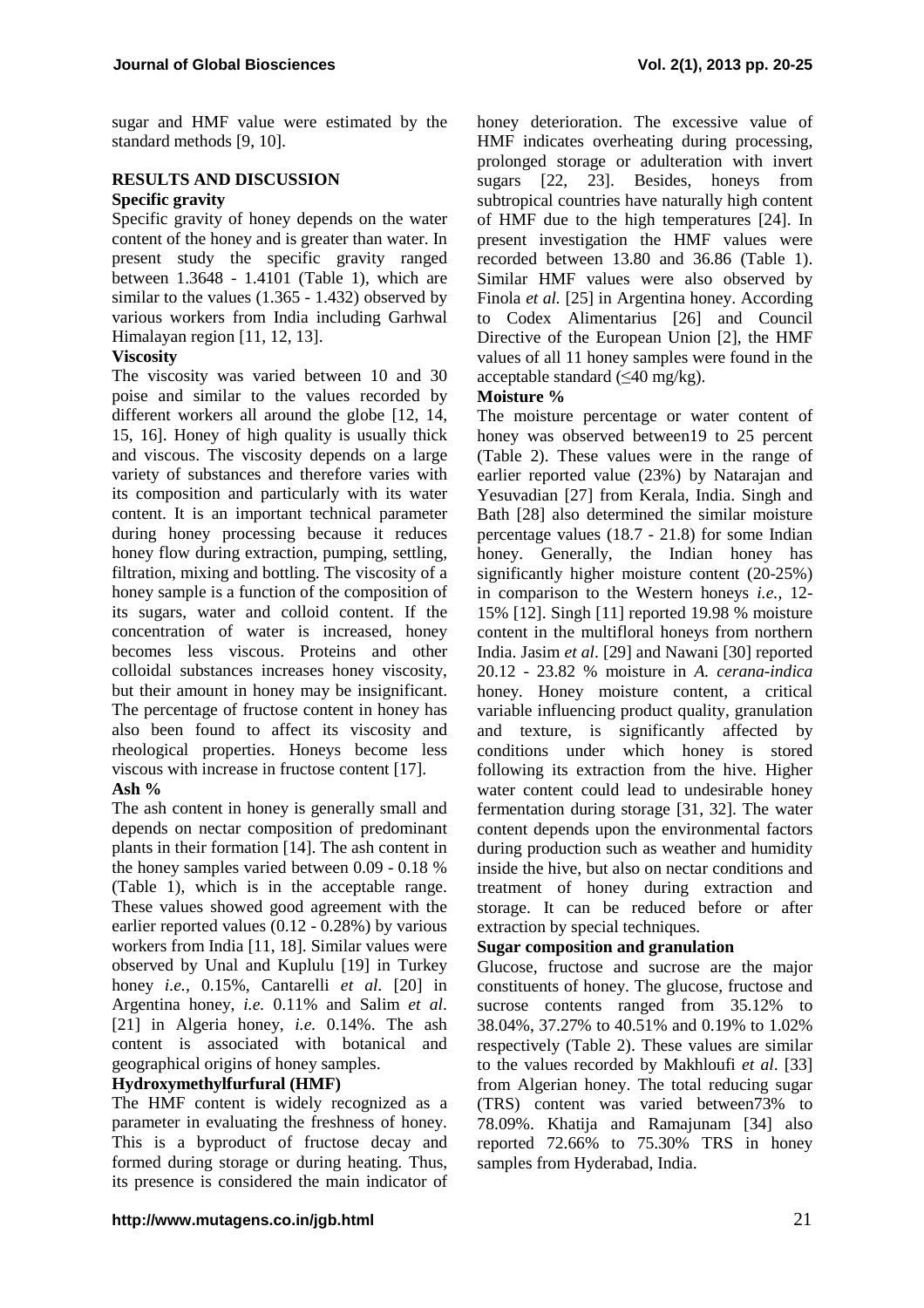The large difference between fructose and glucose percentage in honey, indicates lower granulation tendency. Differences in fructose and glucose contents in present study ranged between 1.21 and 2.93 (Table 2). Analyzing the relationship between granulation and indices type suggests that the fructose to glucose ratio may not be an effective gauge of granulation tendency. While glucose percentage is a useful indicator of honey granulation, the glucose to water ratio appears to be one of the most effective indicators predicting granulation in honey. The glucose to water ratio may be used both to predict and control granulation tendency. Glucose to water ratios of 1.7 or less were considered non-granulating, while ratios of 2.1 or more predicted rapid granulation [35, 36, 37]. In present investigation the glucose to water ratio varied from 1.40 to 1.95 and showed moderate granulation properties (Table 2). Out of 11, six honey samples *viz*., NAW-6 (ratio: 1.61), BAR-6 (1.59), UTT-6 (1.68), GUN-6 (1.40) and KAM-6 (1.57) showed lower granulation tendency.

Similarly, glucose-water to fructose ratio  $> 0.50$ predicted rapid and ratio < 0.20 predicted slow granulation [37, 38]. In our study the glucosewater to fructose ratio ranged between 0.26 and 0.46, which showed relatively low granulation tendency. The honey fructose to glucose ratio reaching 1.14 indicates a tendency to granulate more rapidly than the honey with a ratio significantly below 1.14 [36, 37, 40]. It is generally believed that the higher glucose content has the greater tendency toward granulation. The percentage of glucose in analyzed honey samples ranged from 35.37% to 38.04%. This is relatively low range and indicates that the honey samples taken in this study are slow granulating. In terms of consumer appeal, granulated honey (*i.e.*, honey in a semi-<br>solid state) is generally regarded as solid state) is generally regarded as unacceptable. Therefore, the granulation process should be avoided through proper storage index practices that maintain optimal storage temperature.

# **CONCLUSION**

The aim of present study was to evaluate and compare the physico-chemical properties of some honey samples from Uttarkashi district of Uttarakhand state. The results showed that all the samples have good quality. This study would be helpful to understand local honey properties and very important towards the commercialization of regional honey.

**Table 1.** Physico-chemical properties of *Apis cerana- indica* L. honey from Uttarakashi district of Uttarakhand state.

| S.  | <b>Sample Code</b> | <b>Specific</b> | <b>Viscosity</b> | $\mathbf{Ash\%}$ | H.M.F. |
|-----|--------------------|-----------------|------------------|------------------|--------|
| No. |                    | Gravity         | (poise)          |                  | Mg/kg  |
| 1   | $NAW-6$            | 1.3799          | 20               | 0.09             | 26.10  |
| 2   | BAR-6              | 1.3840          | 16               | 0.16             | 23.12  |
| 3   | MAN-6              | 1.4012          | 30               | 0.15             | 16.89  |
| 4   | UTT-6              | 1.3959          | 10               | 0.11             | 36.86  |
| 5   | GUN-6              | 1.3648          | 10               | 0.12             | 13.80  |
| 6   | BHU-6              | 1.4101          | 30               | 0.12             | 24.60  |
| 7   | POK-6              | 1.4057          | 25               | 0.18             | 25.72  |
| 8   | $TIN-6$            | 1.3888          | 20               | 0.12             | 21.50  |
| 9   | $SIR-6$            | 1.3950          | 30               | 0.14             | 22.00  |
| 10  | PAS-6              | 1.3966          | 20               | 0.13             | 20.12  |
| 11  | KAM-6              | 1.3843          | 16               | 0.11             | 21.50  |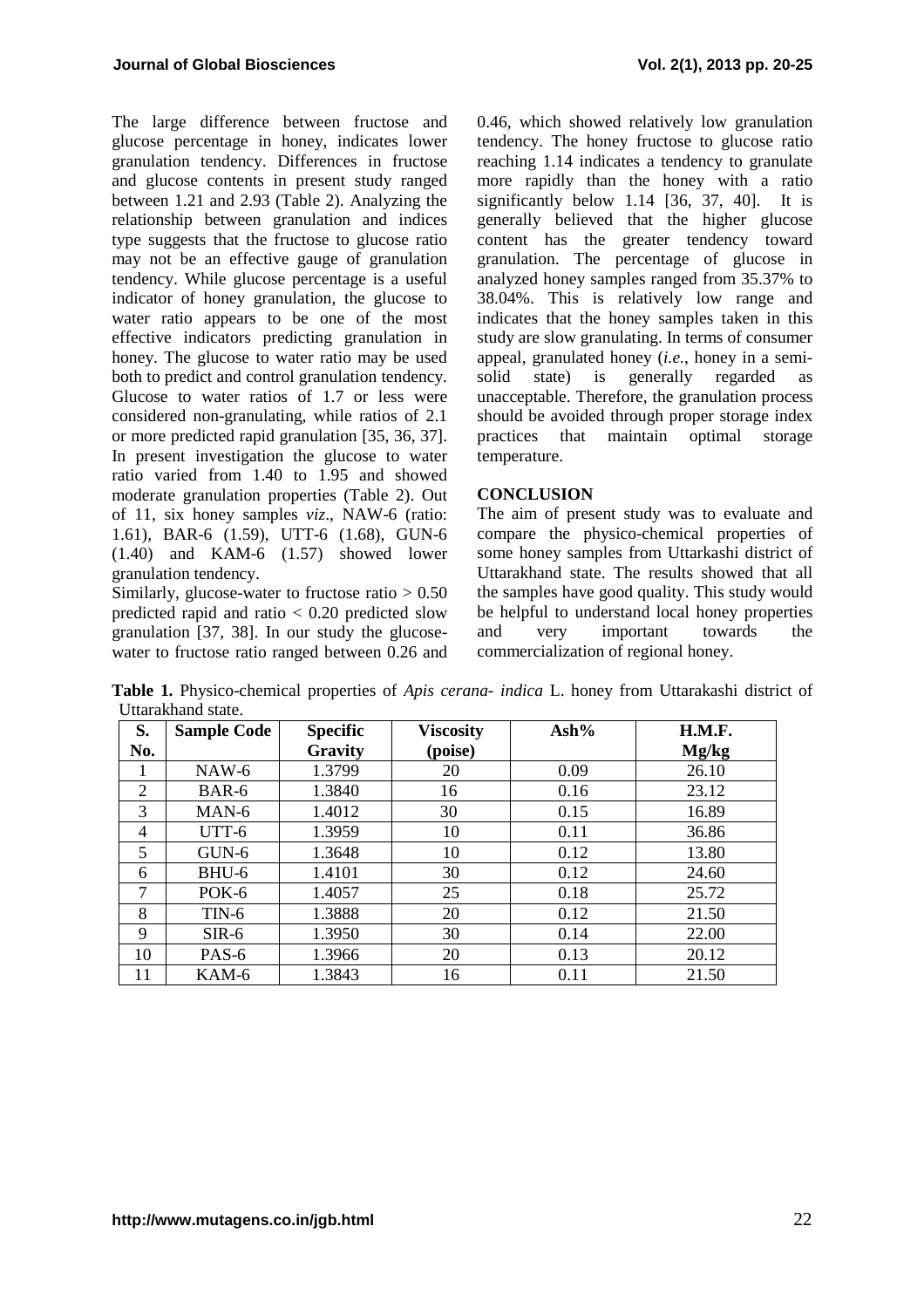| S.             | <b>Sample</b> | <b>Moisture</b> | Sugar composition $(\% )$ |       |       | <b>Granulation indices</b> |      |       |      |           |
|----------------|---------------|-----------------|---------------------------|-------|-------|----------------------------|------|-------|------|-----------|
| No.            | Code          | $\frac{6}{9}$   | G%                        | $F\%$ | $S\%$ | <b>TRS</b>                 | F/G  | $F-G$ | G/W  | $(G-W/F)$ |
|                | $NAW-6$       | 23              | 37.04                     | 38.25 | 0.49  | 75.29                      | 1.03 | 1.21  | 1.61 | 0.36      |
| $\overline{2}$ | BAR-6         | 22.6            | 36.01                     | 37.27 | 0.35  | 73.28                      | 1.04 | 1.26  | 1.59 | 0.35      |
| 3              | MAN-6         | 20.1            | 37.3                      | 39.51 | 0.84  | 76.81                      | 1.06 | 2.21  | 1.85 | 0.43      |
| 4              | UTT-6         | 21              | 35.37                     | 37.93 | 0.67  | 73.30                      | 1.07 | 2.56  | 1.68 | 0.37      |
| 5              | $GUN-6$       | 25              | 35.12                     | 37.88 | 1.02  | 73.00                      | 1.08 | 2.76  | 1.4  | 0.26      |
| 6              | BHU-6         | 19              | 37.14                     | 39.15 | 0.19  | 76.29                      | 1.05 | 2.01  | 1.95 | 0.46      |
| 7              | POK-6         | 19.5            | 37.18                     | 40.08 | 0.86  | 77.26                      | 1.08 | 2.9   | 1.9  | 0.44      |
| 8              | $TIN-6$       | 21.8            | 38.04                     | 39.41 | 0.45  | 77.45                      | 1.04 | 1.37  | 1.74 | 0.41      |
| 9              | $SIR-6$       | 21              | 37.82                     | 40.13 | 0.27  | 77.95                      | 1.06 | 2.31  | 1.8  | 0.42      |
| 10             | PAS-6         | 20.8            | 37.58                     | 40.51 | 0.41  | 78.09                      | 1.07 | 2.93  | 1.8  | 0.41      |
| 11             | KAM-6         | 22.4            | 35.37                     | 37.93 | 0.74  | 73.30                      | 1.07 | 2.56  | 1.57 | 0.34      |

**Table 2.** Water content, sugar composition and granulation indices of *A. cerana-indica* L. honeys.



**Figure 1.** Map showing the study area.

#### **References**

- 1. Iglesias, M.T., De Lorenzo, C., Polo, M. D-C., Martín-Ávarez, and Pueyo, E., 2004, Usefulness honeydew and floral honey. Application to honeys from a small geographic area. *J. Agric. Food Chem.,* 52, 84-89.
- 2. Council of European Union, 2002, Council Directive 2001/110/EC of 20 December 2001 relating to honey. *Offic. J. the Europ. Comm*., L10, 47-52.
- 3. Pereira, P.C.M., Barraviera, B., Burini, R.C., Soares, A.M.V.C., and Bertani, M.A., 1998, Use of honey as nutritional and therapeutic supplement in the treatment of infectious diseases. *The J. Venomous Anim. Toxins.* Preliminary Report, 1, 1-2.
- 4. Hack-Gil, C. Myung-Kyoo, H., and Jae-Gil, K., 1988, The Chemical composition of Korean Honey. *Korean Journal of Food Science Technology,* 20, 631-636.
- 5. Abou-Tarboush, H., Al-Kahtani, H., and El-Sarrage, M., 1993, Floral type identification and quality evaluation of some honey types. *Food Chemistry,* 46, 13-17.
- 6. Anklam, E., 1998, A review of the analytical methods to determine the geographical and botanical origin of honey. *Food Chemistry,* 63(4), 549-562.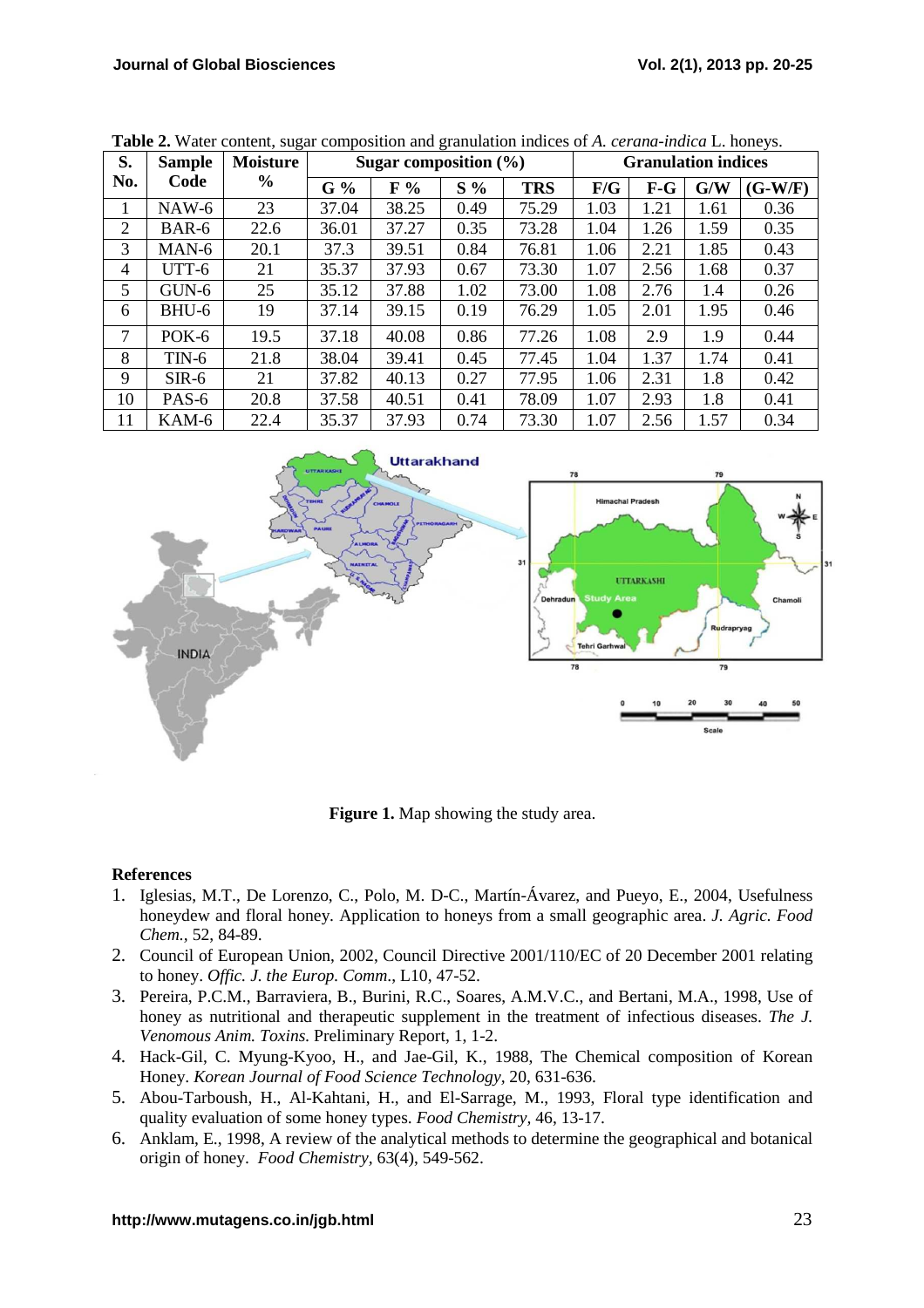- 7. Przybylowski, P. and Wilczynska, A., 2001, Honey as an environmental marker. *Food Chemistry,* 74, 289-291.
- 8. Atrouse, O.M., Oran, S.A., and Al-Abbadi, S.Y., 2004, Chemical analysis and identification of pollen grains from different Jordanian honey samples. *International Journal of Food Science Technology,* 39, 413-417.
- 9. Wood, P. J., Siddiqui, I. R., Weisz, J., 1975, Determination of glucose and fructose in honey. *Journal of Apicultural Research*, 14(1), 41-45.
- 10. Ruck, J. A., 1963, Chemical methods for the analysis of fruits and vegetables products. Canada.
- 11. Singh, Y., 1983, Beekeeping in Uttar Pradesh. A review**.** *Indian Bee Journal,* 45(2-3): 84-91.
- 12. Manjunath, M.N., 1999, *Carbohydrates of Indian honey*. Ph. D Thesis In: Food Science, University of Mysore, India.
- 13. Tiwari, P., Tiwari, J. K., Radha Ballabha, 2010, Studies on Sources of Bee-forage for Rock Bee *(Apis dorsata* F.) from Garhwal Himalaya, India: A Melissopalynologaical Approach, *Nature and Science*, 8(6), 5-15.
- 14. Al-Khalifa, A. S., and Al-Arify, I. A., 1999, Physicochemical characteristics and pollen spectrum of some Saudi honeys. *Food Chemistry,* 67, 21-25.
- 15. Junzheng, P. and Changying, J., 1998,. General rheological model for natural honeys in China. *Journal of Food Engineering*, 36, 165-168.
- 16. Kumar, J. S. and Mandal, M., 2009, Rheology and Thermal Properties of Marketed Indian Honey. *Nutrition & Food Science*, 39(2), 111-117
- 17. James, O. O., Mesubi, M. A., Usman, L. A., Yeye, S. O., Ajanaku, K. O., Ogunniran, K. O., Ajani, O O. and Siyanbola, T. O., 2009, Physical characterisation of some honey samples North-Central Nigeria *International Journal of Physical Sciences*, 4(9), 464-470.
- 18. Nanda, V., Sarkara, B. C., Sharma, H. K., and Bawa, A. S. V., 2003, Physico-chemical properties and estimation of mineral content in honey produced from different plants in Northern India. *Journal of Food Composition and Analysis*, 16, 613-619.
- 19. Unal, C., and Kuplulu, O., 2006, Chemical quality of strained honey consumed in Ankara. *Ankara Universitesi Veteriner Fakultesi Dergisi*, 53, 1-4.
- 20. Cantarelli, M. A., Pellerano, R. G., Marchevsky, E. J., and Camina, J. M., 2008, Quality of honey from Argentina: Study of chemical composition and trace elements. *The Journal of the Argentine Chemical Society*, 96(1-2), 33-41.
- 21. Salim, H., Zerrouk, Biagio, G., Fallico, Elena, N., Arena, Gabriele, F., Ballistreri and Larbi, A., Boughediri, 2011, Quality Evaluation of Some Honey from the Central Region of Algeria, *Jordan Journal of Biological Sciences,* 4(4), 243 -248.
- 22. Singh, N., Bath, P. K. and Narpinder, S., 1998, Relationship between heating and hydroxymethylfurfural formation in different honey types. *Journal of Food Science and Technology*, 35, 154-156.
- 23. Zappala, M., Fallico, B., Arena, E. and Verzera, A., 2005, Methods for the determination of HMF in honey: a comparison. *Food Control,* 16, 273-277.
- 24. White, Jr. J.W., 1978, Honey. In: Chichester CO, Mrak, E.M. and Stewart, G.F. (eds.) Advances in Food Research, Academic Press, New York, pp: 298.
- 25. Finola, M. S., Lasagno, M. C., and Marioli, J. M., 2007, Microbiological and chemical characterization of honeys from central Argentina. *Food Chemistry*, 100, 1649-1653.
- 26. Codex Alimentarius, 2001, Commission Standards, Codex Standards for Honey, FAO– Rome. pp. 1-7.
- 27. Natarajan, R. and Yesuvadian, M. S., 1978, Project report for honey concentration equipment. *Indian Honey*, 1, 15-21.
- 28. Singh, N., and Bath, P. K., 1997, Quality evaluation of different types of Indian honey. *Food Chemistry,* 58(1-2), 129-133.
- 29. Jasim, A., Prabhu, S. T., Raghavan, G. S. V. and Ngadi, M., 2007, Physico- chemical, rheological, calorimetric and dielectric behavior of selected Indian honeys. *Journal of Food Engineering,* 79(4), 1207-1213.